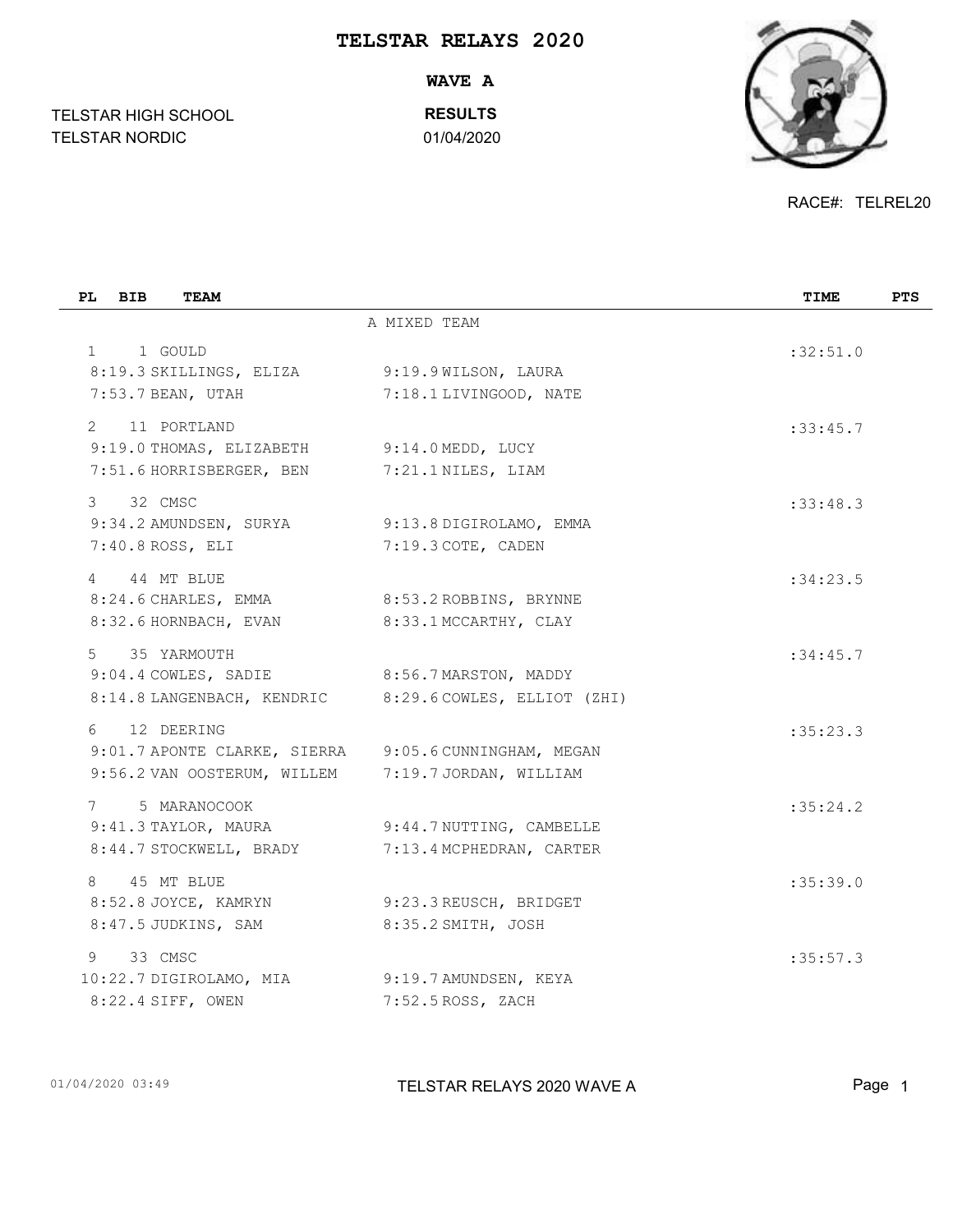| PL.<br>BIB     | TEAM                                        |                                                   | TIME     | <b>PTS</b> |
|----------------|---------------------------------------------|---------------------------------------------------|----------|------------|
| 10 17 LEAVITT  |                                             |                                                   | :36:33.4 |            |
|                | 9:14.9 NEGLEY, JAIDYN 10:00.3 PETRIN, AVA   |                                                   |          |            |
|                |                                             | 8:45.6 D'ALESSANDRO, MARK 8:32.5 VARNEY, EVERET   |          |            |
| 11 2 GOULD     |                                             |                                                   | :37:01.8 |            |
|                |                                             | 10:28.8 LAURENCE, SOPHIE 9:26.9 RAYMOND, ELLA     |          |            |
|                | 8:12.2 SHIFRIN, ELI                         | 8:53.7 GREENBERG, DYLAN                           |          |            |
|                |                                             |                                                   |          |            |
| 12 3 GREELY    |                                             | 9:16.6 COLLINS, ALEX 11:51.7 RUSZKAI, GRACE       | :37:21.6 |            |
|                | 8:38.9 GOETTEL, LUCAS                       | 7:34.3 HARVEY, LEIF                               |          |            |
|                |                                             |                                                   |          |            |
| 13 41 FREEPORT |                                             |                                                   | :37:26.6 |            |
|                |                                             | 9:12.8 DAWSON, JANE 10:39.1 KELIHER, CAITLIN      |          |            |
|                | 9:10.3 ROBINSON, SAM                        | 8:24.3 ROBINSON, TOM                              |          |            |
| 14 37 YARMOUTH |                                             |                                                   | :37:35.6 |            |
|                | 9:56.9 SOLMOS, SOPHIA                       | 9:56.3 PSYHOGEOS, MARRY                           |          |            |
|                | 8:52.2 REDFIELD, OWEN                       | 8:50.2 BERGEN, PATRICK                            |          |            |
| 15 36 YARMOUTH |                                             |                                                   | :37:50.2 |            |
|                |                                             | 9:18.0 BERGERON, ANNIE 10:08.3 THORNTON, ANNA     |          |            |
|                |                                             | 8:51.4 WELSH, CORNELIUS 9:32.3 LAMOURIE, DANIEL   |          |            |
|                |                                             |                                                   |          |            |
| 16 42 FREEPORT |                                             |                                                   | :37:56.4 |            |
|                |                                             | 10:32.2 SOUTHALL, SADIE 9:42.1 WIGHT, JILLIAN     |          |            |
|                | 8:33.0 HIGHT, NOAH                          | 9:08.9 HUNTER, CALEB                              |          |            |
| 17 49 FRYEBURG |                                             |                                                   | :37:57.4 |            |
|                |                                             | 9:10.7 NATALUK, ALANNA 11:26.6 CARUS, SAMANTHA    |          |            |
|                | 8:27.3 DUPUIS, LUKE                         | 8:52.6 HOWE, ELIJAH                               |          |            |
| 18 15 PORTLAND |                                             |                                                   | :38:18.5 |            |
|                |                                             | 10:16.6 FLINT, TENLEY 10:46.2 SIGFRIDSON, ALYSSA  |          |            |
|                |                                             | 9:15.6 MACCACHRAN, TOBEY 7:59.9 NILES, DANIEL     |          |            |
|                |                                             |                                                   |          |            |
| 19 46 MT BLUE  |                                             | 10:24.6 REUSCH, MORIAH 10:17.9 CULLENBERG, KAHRYN | :38:31.2 |            |
|                | 8:49.6 ZUNDEL, CARSON                       | 8:59.0 RANGER, COLBY                              |          |            |
|                |                                             |                                                   |          |            |
| 20 38 YARMOUTH |                                             |                                                   | :38:32.8 |            |
|                | 10:01.1 SMITH, LINDSEY 10:31.9 FULTON, JANE |                                                   |          |            |
|                | 8:37.5 YEO, AKSEL                           | 9:22.2 BELL, STEFFAN                              |          |            |
| 21             | 47 WAYNFLEET                                |                                                   | :38:50.0 |            |
|                | 10:18.1 BLISS, KAITLYN                      | $10:24.8$ SANDBERG, CLARA                         |          |            |
|                | 10:22.9 POWERS, JOSEF                       | 7:44.0 WERNER, NICHOLAS                           |          |            |
| 22             | 27 MT BLUE                                  |                                                   | :38:58.4 |            |
|                |                                             | 10:13.4 COLELLO, DELIA 10:33.5 HARMON, MOLLY      |          |            |
|                |                                             | 8:57.5 DOSCINSKI, ISAIAH 9:13.9 JOYCE, JACKSON    |          |            |
|                |                                             |                                                   |          |            |
|                |                                             |                                                   |          |            |

01/04/2020 03:49 TELSTAR RELAYS 2020 WAVE A Page 2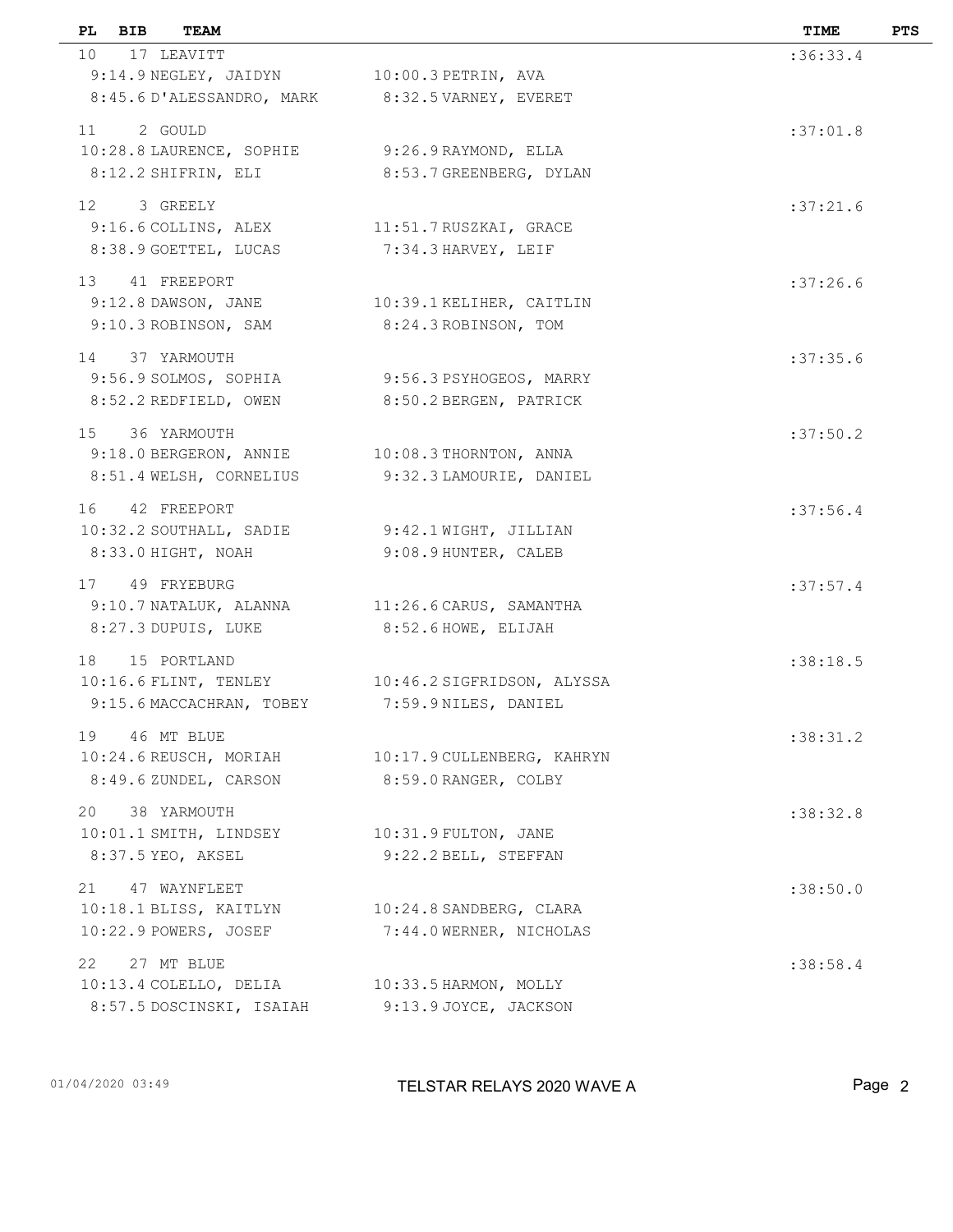|    | PL BIB        | <b>TEAM</b>              |                                                    |             | TIME     | <b>PTS</b> |
|----|---------------|--------------------------|----------------------------------------------------|-------------|----------|------------|
| 23 |               | 16 MC WALDOF             |                                                    |             | :39:02.7 |            |
|    |               | 9:08.9 HAIMS, EMMA       | $11:22.3$ BARMBY, ISLA                             |             |          |            |
|    |               | 9:44.9 STAPLES, ADAMS    | 8:46.5 ANDERSON, CONRAD                            |             |          |            |
|    |               | 24 14 PORTLAND           |                                                    |             | :39:40.1 |            |
|    |               |                          | 11:14.2 VIOLA, ANNA 11:07.6 LITTELL, GEORGIA       |             |          |            |
|    |               | 8:39.0 THEAL, GEORGE     | 8:39.3 DIETLIN, LUC                                |             |          |            |
|    | 25 19 LEAVITT |                          |                                                    |             | :40:01.4 |            |
|    |               |                          | 10:54.6 HAWKSLEY, ALEX 11:26.1 DUTIL, MORGHAN      |             |          |            |
|    |               | $8:53.6$ BELL, ELI       | 8:46.9 OUELLETTE, LOGAN                            |             |          |            |
|    |               |                          |                                                    |             |          |            |
|    |               | 26 13 CHEVERUS           |                                                    |             | :40:26.6 |            |
|    |               |                          | 9:36.8 WHITMARSH, LESKA 12:12.1 TURNER, GRACE      |             |          |            |
|    |               |                          | 9:14.9 BOWER, KURT 9:22.7 LUNA, MICHAEL            |             |          |            |
|    | 27 18 ELHS    |                          |                                                    |             | :41:20.8 |            |
|    |               |                          | 12:21.7 BOULET, GIANNA 12:07.8 LAMONTAGNE, CLARA   |             |          |            |
|    |               | 8:23.8 EGGE, DEVEN       | 8:27.2 BIGOS-LOWE, HARRISON                        |             |          |            |
|    |               | 28 6 MARANACOOK          |                                                    |             | :41:32.0 |            |
|    |               |                          | 10:41.00'CLAIR, SOPHIE 11:05.5 ST. GERMAIN, EVELYN |             |          |            |
|    |               | 8:53.4 OLMSTEAD, MAX     | 10:51.9 COLVIN, WILL                               |             |          |            |
|    | 29 23 ORONO   |                          |                                                    |             | :41:35.0 |            |
|    |               |                          | $9:18.0$ GERBI, ERIN $10:49.6$ GERBI, MEGAN        | 12:32.5     |          |            |
|    |               | 9:00.3 OWEN, TOMMIE      | 12:27.0 PICONE, CHARLIE                            | $***.**$ .* |          |            |
|    |               |                          |                                                    |             |          |            |
|    | 30 34 CMSC    |                          | 10:50.8 DIGIROLAMO, CARA 11:32.8 LILLY, EVE        |             | :41:49.8 |            |
|    |               | 10:43.9 RUSSO, GAELAN    | 8:42.10'MAHONEY, EOIN                              |             |          |            |
|    |               |                          |                                                    |             |          |            |
|    | 31 31 CAMDEN  |                          |                                                    |             | :42:05.7 |            |
|    |               |                          | 12:19.1 JOHNSON, ALLEY 10:55.2 GILL, ALLIE         |             |          |            |
|    |               | 9:17.5 ORSMOND, IAN      | 9:33.8 PORTER, ELIAS                               |             |          |            |
|    | 32 22 ORONO   |                          |                                                    |             | :42:19.1 |            |
|    |               | 10:19.8 RUCK, LEAH       | 11:27.2 BASS, KRISTIN                              |             |          |            |
|    |               | 9:23.5 MABEE, NOLAN      | 11:08.5 MABEE, ASHTON                              |             |          |            |
| 33 |               | 29 WAYNFLETE             |                                                    |             | :42:20.2 |            |
|    |               | $11:23.7$ WAGG, EMILY    | 10:35.1 WERNER, JULIA                              |             |          |            |
|    |               | $10:07.8$ FREEMAN, ETHAN | 10:13.5 WAGG, HENRY                                |             |          |            |
|    | 34            | 7 MARANACOOK             |                                                    |             | :42:21.8 |            |
|    |               | $11:02.8$ STOKES, MAGGIE | $11:30.5$ CRAY, ASHLEY                             |             |          |            |
|    |               | 9:55.9 BERG, ZACH        | 9:52.3 POLING, THOMAS                              |             |          |            |
|    |               |                          |                                                    |             |          |            |
| 35 |               | 20 LEAVITT               | 11:46.5 CABRAL, COURTNEY 11:11.1 PETRIN, IRIS      |             | :42:40.3 |            |
|    |               | $10:07.9$ LIND, AIDAN    | 9:34.7 MADISON, ZACH                               |             |          |            |
|    |               |                          |                                                    |             |          |            |
|    |               |                          |                                                    |             |          |            |

01/04/2020 03:49 TELSTAR RELAYS 2020 WAVE A Page 3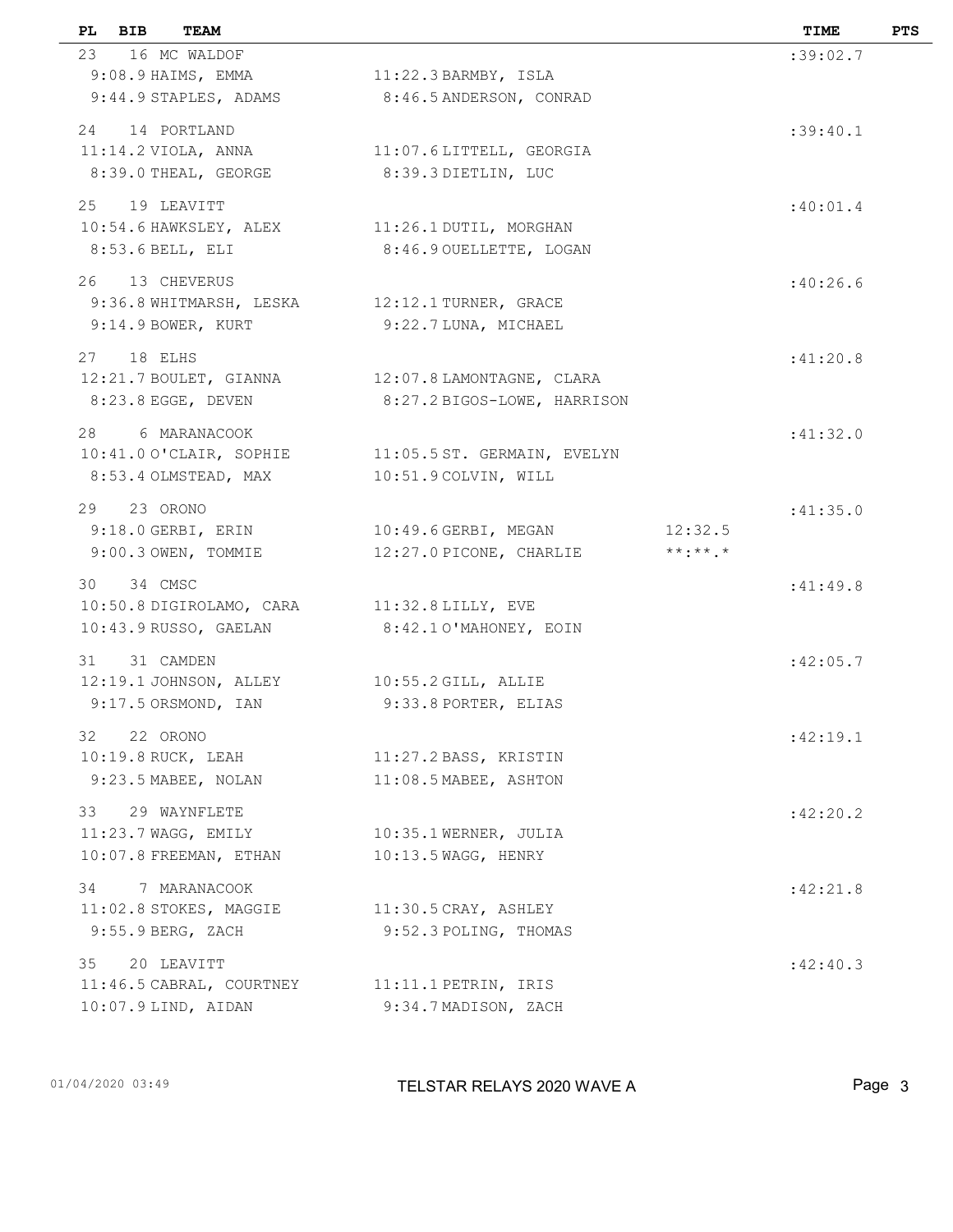| PL.<br>BIB<br>TEAM                               |                                                      |             | TIME     | <b>PTS</b> |
|--------------------------------------------------|------------------------------------------------------|-------------|----------|------------|
| 36 4 GREELY                                      |                                                      |             | :42:50.5 |            |
| 9:18.0 PANICI, ANNALISE 10:51.8 GALBRAITH, SAM   |                                                      | 13:06.1     |          |            |
| 8:56.3 GETCHELL, WILL 13:44.2 OLAS, VARICK       |                                                      | $***.**$ .* |          |            |
| 37 40 YARMOUTH                                   |                                                      |             | :43:00.2 |            |
| 11:21.1 CATERINE, LEXY 12:58.8 JENKINS, MANDY    |                                                      |             |          |            |
| 9:12.5 GAWTRY, JACK                              | 9:27.7 BRENNAN, DARBY                                |             |          |            |
| 38 39 YARMOUTH                                   |                                                      |             | :43:20.2 |            |
| 9:59.1 EDWARDS, POPPY                            | 13:26.4 ERICSON, GRACE                               |             |          |            |
| 10:08.6 BAYBUTT, STUART                          | 9:46.0 FLOWERDEW, SAWYER                             |             |          |            |
| 39 8 MARANACOOK                                  |                                                      |             | :43:26.9 |            |
| 11:05.1 CANNELL, LILY 10:37.8 STOKES, SALLY      |                                                      |             |          |            |
| 10:35.3 NELSON, ERIC                             | $11:08.5$ ADAMS, BEN                                 |             |          |            |
| 40 21 LEAVITT                                    |                                                      |             | :43:45.4 |            |
| $11:09.9$ DENING, ALI                            | 13:00.0 LAVOIE, ABIGAYLE                             |             |          |            |
| 9:26.8 BELL, NATHANIEL                           | 10:08.6 MOUSSEAU, KURTIS                             |             |          |            |
| 41 48 WAYNFLETE                                  |                                                      |             | :49:17.7 |            |
| 14:04.6 THOMPSON, BLYTHE 12:33.9 MATELYTE, MORTA |                                                      |             |          |            |
| 10:59.1 ROBINSON, REED 11:39.9 TONE, WHITTIER    |                                                      |             |          |            |
| 42 9 MARANACOOK                                  |                                                      |             | :50:26.4 |            |
| 10:57.5 HOLMAN, CLAIRE 11:04.9 BADEAU, JENNA     |                                                      |             |          |            |
| $12:00.6$ BADEAU, SETH                           | 16:23.2 JONES, NOAH                                  |             |          |            |
| 43 10 MARANACOOK                                 |                                                      |             | :52:13.5 |            |
| 11:47.8 LUCAS, EMILY                             | $15:04.2$ KANE, KUSHA                                |             |          |            |
| 14:33.3 OLSEN, TOBY                              | 10:48.0 WATTS, ETHAN                                 |             |          |            |
| 44 24 ORONO                                      |                                                      |             | :56:31.8 |            |
| 13:42.7 WISE, AMNEH 14:43.3 WINTERS, ZAHAVA      |                                                      |             |          |            |
| 14:50.9 ELLIS, TUCKER                            | 13:14.8 WHEELER, TOMASO                              |             |          |            |
| 45 43 DIRIGO                                     |                                                      |             | :58:42.8 |            |
|                                                  | 12:08.8 BELSKIS, ADRIANNA 19:32.5 WILLIAMS, SAVANNAH |             |          |            |
| 10:13.0 CONRON, JOHN                             | 16:48.3 WILKINS, BLAINE                              |             |          |            |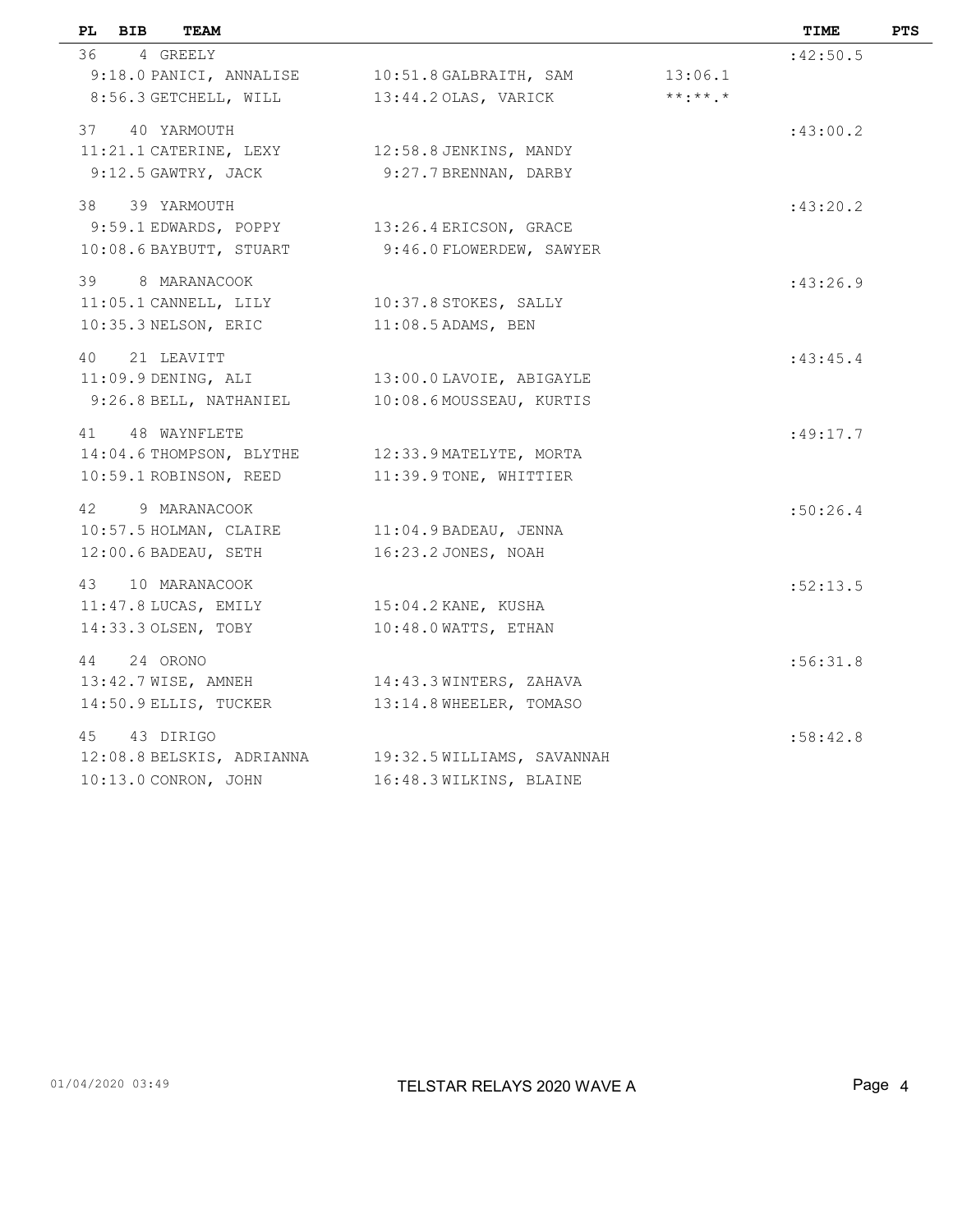## **TELSTAR RELAYS 2020**

TELSTAR NORDIC 01/04/2020 **WAVE B RESULTS**

RACE#: TELREL20

| PL BIB<br>TEAM                                                                                                                   |                                                                                    | TIME     | <b>PTS</b> |
|----------------------------------------------------------------------------------------------------------------------------------|------------------------------------------------------------------------------------|----------|------------|
|                                                                                                                                  | <b>B MIXED TEAM</b>                                                                |          |            |
| 59 ELHS<br>$1 \quad$<br>9:44.1 LANGLOIS, CAMERON 9:06.8 CONDIT, BENJANIN<br>9:50.6 PAWLINA, JAMES                                | 9:15.0 MORRISON, AIDEN                                                             | :37:56.7 |            |
| 61 MT ABEAM<br>$2^{\circ}$<br>8:52.9 HEMINGWAY, ALEX 10:43.7 THURLOW, DALTON<br>9:46.1 ROLLINS, CHANDLER 8:46.9 WALTERS, CAMERON |                                                                                    | :38:09.7 |            |
| $\mathcal{E}$<br>74 FREEPORT<br>$9:30.6$ WILBY, CAL<br>9:25.6 BATTLE, FELIX                                                      | $10:32.5$ RICE, ALDEN<br>9:48.4 HORNE, HENRY                                       | :39:17.3 |            |
| 50 OXFORD<br>$\overline{4}$<br>9:13.8 SWIFT, OLIVIA 10:34.4 TECENO, HAKON<br>10:03.6 VANDEVUSSE, MICHAEL 10:16.8 RUDMAN, PAUL    |                                                                                    | :40:08.8 |            |
| 60 ELHS<br>$5 -$<br>11:18.8 HISCOCK, CHRISTIAN 10:06.1 BURHOE, CASEY<br>9:38.5 HALL, SIIMON                                      | 10:42.6 DUNN, W. COOPER                                                            | :41:46.0 |            |
| 6 55 PORTLAND<br>10:37.3 COLLIN, MERIBEL 10:29.4 FREEMAN, FRAN<br>$10:46.8$ BUTTS, ALLY                                          | 9:58.1 VARNEY, ZUZIA                                                               | :41:51.8 |            |
| 51 MT AARAT<br>7<br>9:57.1 SKINNER, SADIE                                                                                        | 9:15.9 LEIGHTON, KARLI 10:56.1 CIEMBRONIEWICZ, CAMILA<br>11:48.8 CARTER, ELLA      | :41:58.0 |            |
| 73 FREEPORT<br>8<br>9:56.7 BEARDSLEY-STITES,<br>10:57.5 LOGAN, MILES                                                             | 10:50.5 NUSSBAUM, ADAM<br>10:16.4 DAWSON, ALEXANDER                                | :42:01.3 |            |
| 9<br>56 PORTLAND<br>9:59.3 WATSON, JACK                                                                                          | $9:43.3$ MILLONES, NICO<br>11:53.8 BUTTERFIELD, BRYCE 10:43.5 MCCARROLL-CHRISTMAS, | :42:20.0 |            |

TELSTAR HIGH SCHOOL

01/04/2020 03:48 **Page 1** TELSTAR RELAYS 2020 WAVE B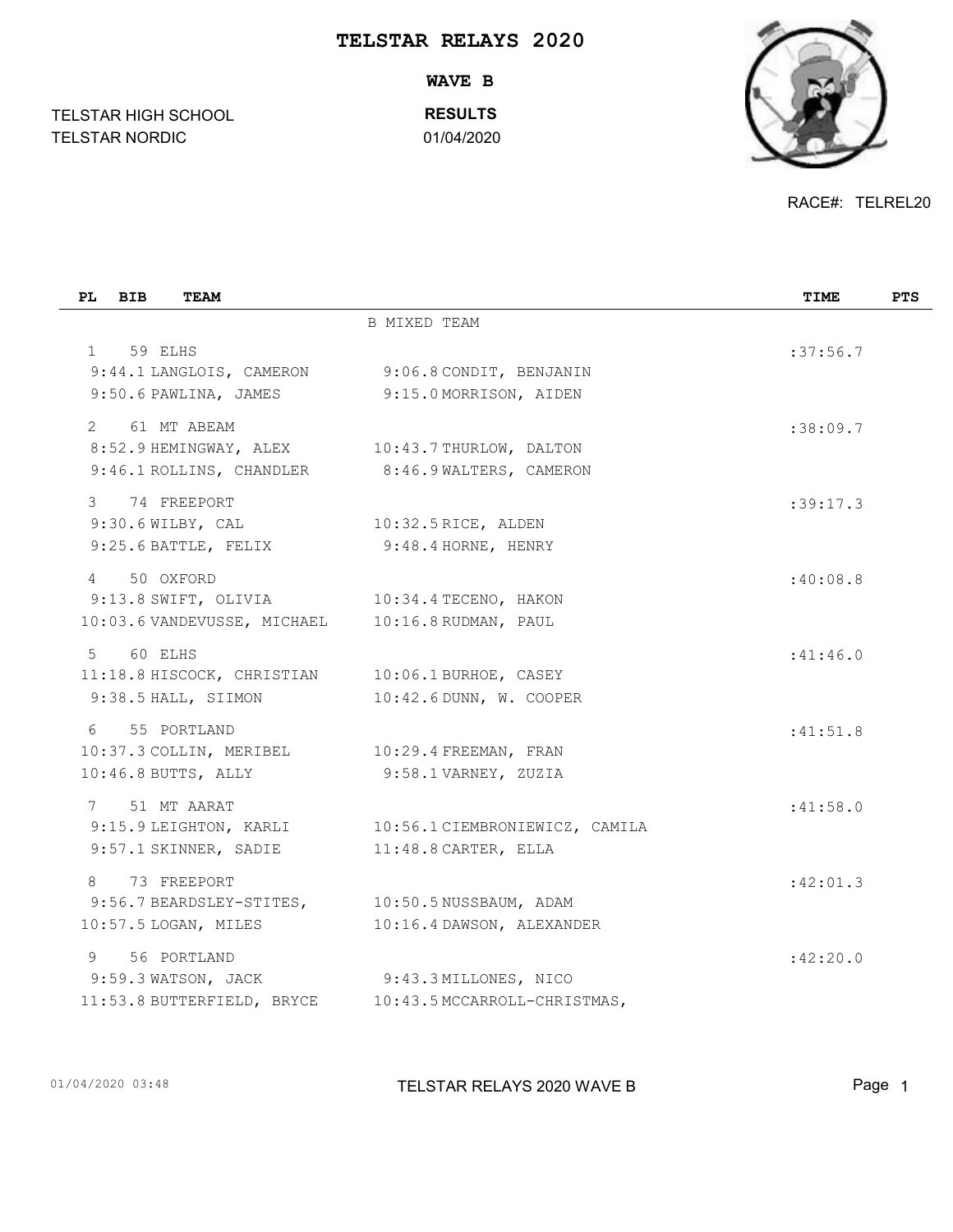| BIB<br>PL. | TEAM                                 |                                                 |                 | TIME     | <b>PTS</b> |
|------------|--------------------------------------|-------------------------------------------------|-----------------|----------|------------|
|            | 10 72 FREEPORT                       |                                                 |                 | :43:41.3 |            |
|            | 11:04.5 SOUTHALL, HENRY              | $11:24.4$ SILVA, GABE                           |                 |          |            |
|            | 9:22.9 DORSEY, ELIAS                 | 11:49.3 STEVERLINCK, MAXIMO                     |                 |          |            |
| 11 66 CMCC |                                      |                                                 |                 | :45:25.4 |            |
|            | 10:26.4 TILLEY, CHLOE                | 11:13.0 WALLINGFORD, IZABELLA                   |                 |          |            |
|            | 11:52.1 STOCCO, GRACE                | 11:53.9 LIMBERGER, ANNE MARIE                   |                 |          |            |
|            |                                      |                                                 |                 |          |            |
|            | 12 75 DIRIGO                         |                                                 | 25:26.5         | :46:06.6 |            |
|            | 10:32.2 NADEAU, DAMIEN               | 11:01.0 BERRY, HUNTER                           | $***$ : * * . * |          |            |
|            | 13:56.2 GALLANT, JACOB               | 10:37.2 JACQUES, SPENCER                        |                 |          |            |
|            | 13 63 MT BLUE                        |                                                 |                 | :46:31.5 |            |
|            | 11:25.6 CRAMER, ABBIE                | 11:56.1 JOHNSON, ERIN                           |                 |          |            |
|            | 11:21.0 WOTTON, NELLIE               | 11:48.7 GIAMPIETRO, DAPHNE                      |                 |          |            |
|            | 14 69 YARMOUTH                       |                                                 |                 | :48:02.5 |            |
|            | 12:55.4 RIDDLE, JACK                 | 11:49.9 PATTISON, WILL                          |                 |          |            |
|            | 11:24.7 MOORE, MICHAEL               | 11:52.3 EDWARDS, GUS                            |                 |          |            |
|            |                                      |                                                 |                 |          |            |
|            | 15 70 YARMOUTH<br>11:22.6 PIKER, MAX |                                                 |                 | :48:29.0 |            |
|            | 13:15.7 DOUGHERTY, HARRY             | 13:39.4 SAUCIER, AUSTIN<br>10:11.2              |                 |          |            |
|            |                                      |                                                 |                 |          |            |
|            | 16 62 LEAVITT                        |                                                 |                 | :49:57.6 |            |
|            |                                      | 13:47.3 HAYLOCK, RUBY 13:03.3 MACGREGOR, ELLERY |                 |          |            |
|            | 11:30.7 BACHOVSKY, ALEKS             | 11:36.2 SHIELDS, ELLIOTT                        |                 |          |            |
|            | 17 53 WINTHROP                       |                                                 |                 | :50:13.9 |            |
|            | $11:11.1$ ALLEN, SAM                 | 15:14.6 LATTIN, MURIEL                          |                 |          |            |
|            | 12:21.6 EMERY, ALEXIS                | 11:26.5 DEMING, MAYA                            |                 |          |            |
| 18         | 71 FREEPORT                          |                                                 |                 | :52:04.4 |            |
|            | 11:20.7 MORRIS, WILL                 | 14:19.2 STASINOSKY, CAROLINE                    |                 |          |            |
|            | 12:25.9 FALLON, GALINA               | 13:58.5 POPE, HELEN                             |                 |          |            |
|            |                                      |                                                 |                 |          |            |
|            | 19 68 YARMOUTH                       |                                                 |                 | :52:37.9 |            |
|            | 16:15.6 CHAMBERS, LIDIYA             | 15:02.4 OWEN, GWYNETH                           |                 |          |            |
|            | 10:43.0 PERRY, OLIVER                | 10:36.8 LAMBERT, CALEB                          |                 |          |            |
|            | 20 64 CAMDEN                         |                                                 |                 | :55:15.5 |            |
|            | $10:39.4$ GRAY, WILSON               | 15:24.6 NELSON, ASHLEY                          |                 |          |            |
|            | 13:43.4 KESSER, SHIYAN               | 15:28.0 MCCONOCHIE, WILLOW                      |                 |          |            |
| 21         | 67 YARMOUTH                          |                                                 |                 | :55:50.5 |            |
|            | 12:37.7 JENKINS, PAIGE               | 14:02.4 COROI, SABINA                           |                 |          |            |
|            | 11:22.8 MCGRATH, JACK                | 17:47.4 COURY, ALEJANDRO                        |                 |          |            |
|            |                                      |                                                 |                 |          |            |
| 22         | 54 MARRANACOOK                       |                                                 |                 | :56:03.5 |            |
|            | $12:10.0$ NELSON, RUBY               | $10:44.6$ HATT, MARY                            |                 |          |            |
|            | 17:15.1 EASTER, CONNER               | 15:53.6 DOW, PHOEBE                             |                 |          |            |
|            |                                      |                                                 |                 |          |            |

01/04/2020 03:48 **Page 2** TELSTAR RELAYS 2020 WAVE B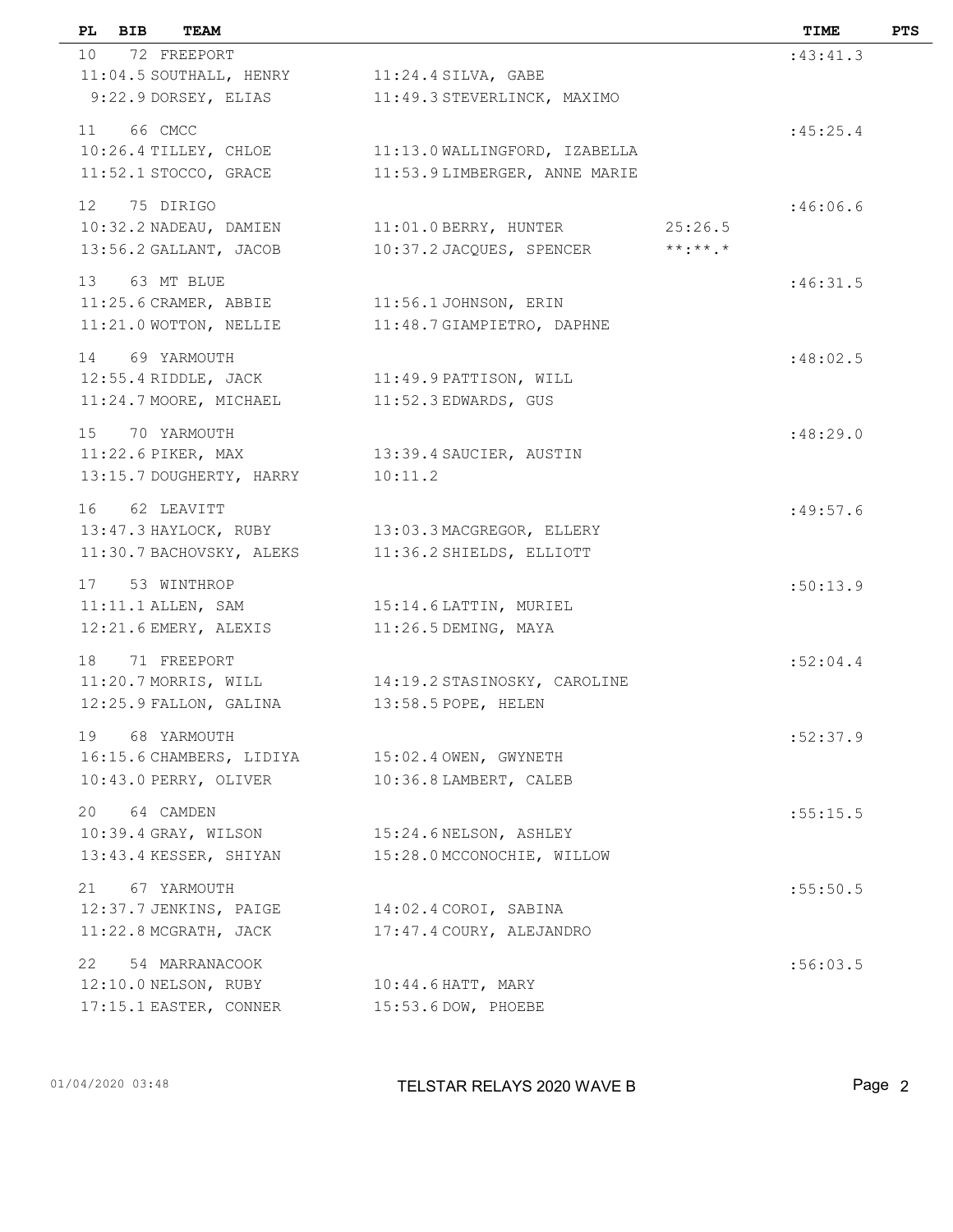|        | PL BIB     | <b>TEAM</b>                                         |                             | TIME      | <b>PTS</b> |
|--------|------------|-----------------------------------------------------|-----------------------------|-----------|------------|
|        | 23 57 SMHS |                                                     |                             | :56:47.9  |            |
|        |            | 8:54.6 LINDSEY, GENE                                | 23:04.5 DAIGLE, BRIAN       |           |            |
|        |            | 14:44.6 PERKINS, SAM                                | 10:04.0 GEISINGER, ABRAHAM  |           |            |
|        |            | 24 65 CAMDEN                                        |                             | 1:01:57.7 |            |
|        |            | 12:43.9 VAN LONKHUYZEN, SAMUEL 22:39.3 MORSE, ALLIE |                             |           |            |
|        |            | 14:10.3 THORN, KATIE                                | 12:24.1 HILDRETH, ELSIE     |           |            |
| $25 -$ |            | 76 GREELY                                           |                             | 1:02:21.9 |            |
|        |            | 8:19.8 HARVEY, LEIF                                 | 15:04.4 RAMSEYER, KATE      |           |            |
|        |            | 24:40.5 OAKES, GENEVIEVE                            | $14:17.0$ HOME, LAURA       |           |            |
|        | 26 58 SMHS |                                                     |                             | 1:04:36.6 |            |
|        |            | 14:46.2 GUAY, TAYLOR                                | 22:51.8 TIBBETTS, NATE      |           |            |
|        |            | 16:45.0 TIMBERLAKE, MORGAN                          | 10:13.5 PATTERSON, CHEYANNE |           |            |
|        |            |                                                     |                             |           |            |

 $\overline{\phantom{0}}$